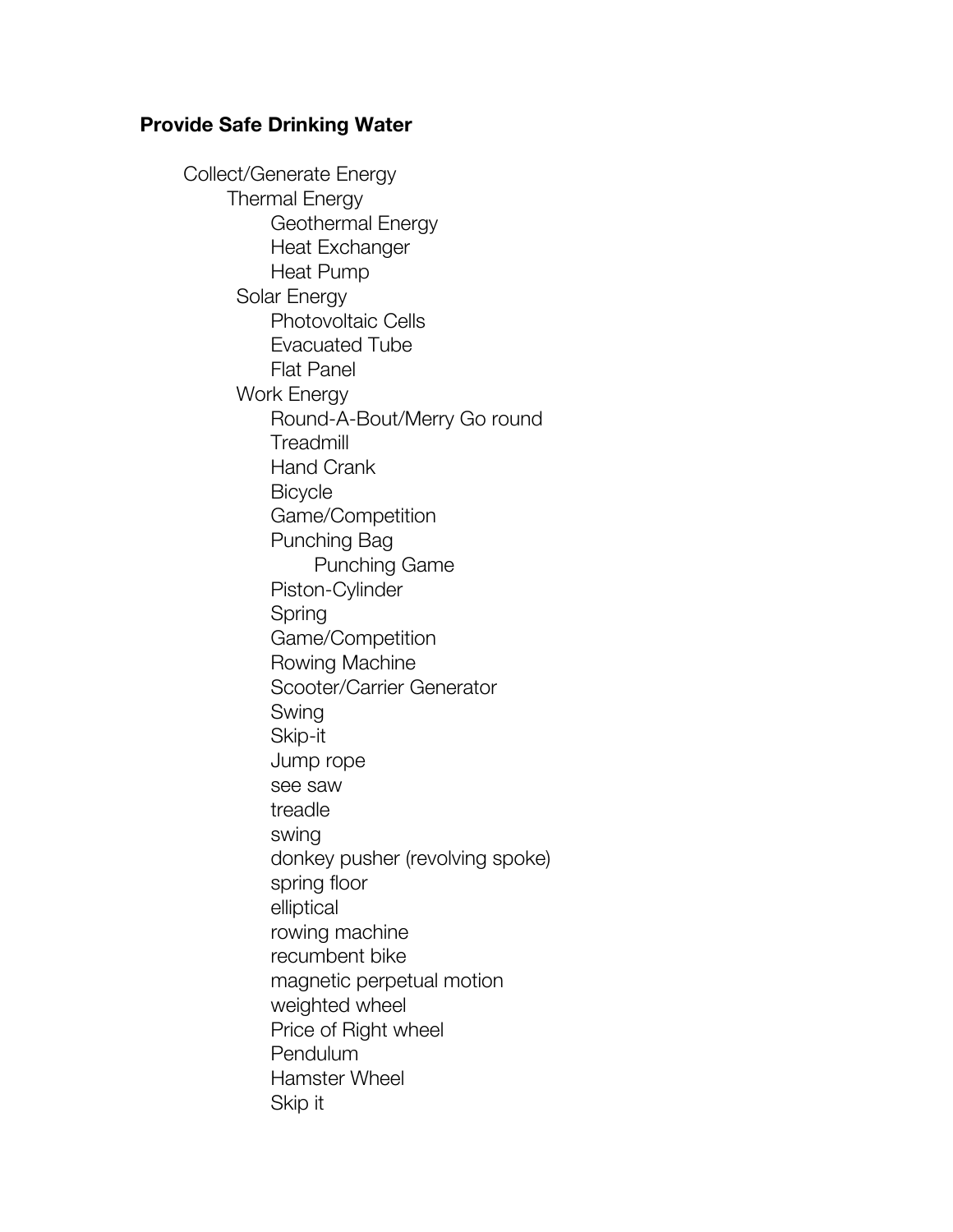plays music Hydraulic Energy Pump Piston-Cylinder Hydro Energy **Turbine** Water Mill Propeller Wind Energy **Turbine** Propeller Nuclear Energy Fusion Fission Cold-Fusion Steam Energy Burn Coal Natural Gas Wood Store Energy Heat Energy Heat Sink Liquid Solid Electrical Energy Large Capacitor **Materials Teflon Ceramic Inductors Battery** Voltage Deep Cycle Varying Chemicals Alkaline Lithium Ion Nickel Cadmium Nickel-Metal Hydride Mechanical Energy Spring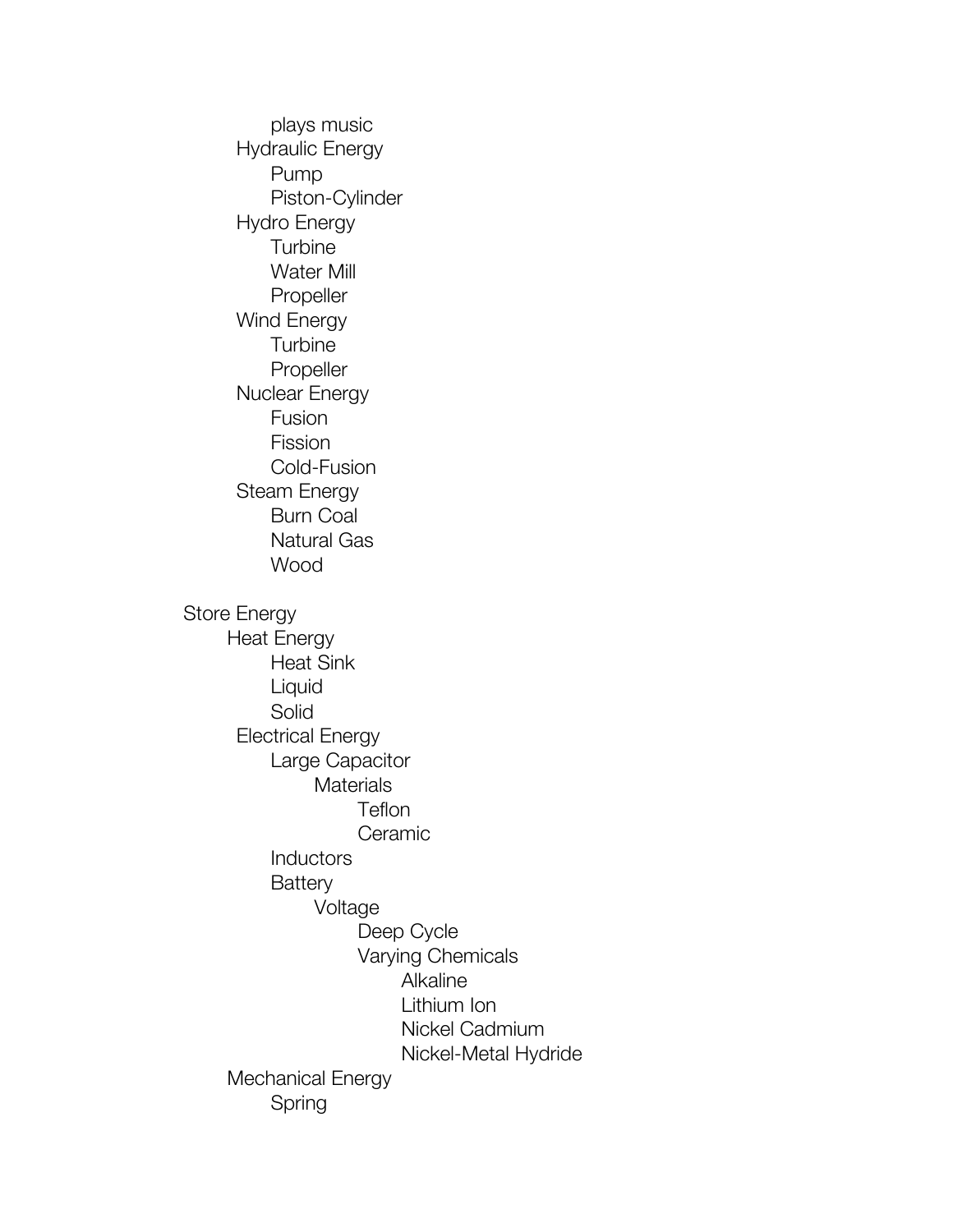Spring Rate Life Cycle **Material** Type of spring Helical Spring Torsional Spring Leaf Spring Potential from Gravity Pulley system Slide Flywheel Transform Energy Mechanical Energy **Generator Clutch** Gears **Motor** Electrical Energy Voltage Regulator AC Ballast Inverter DC Ballast **Rectifier Transformer** Thermal diodes Energy Distribution Electrical Energy Induction **Transistors Wires** Control signals Infrared signal Radio waves Photodiodes Mechanical Energy **Driveshaft** Pulleys Belt Chain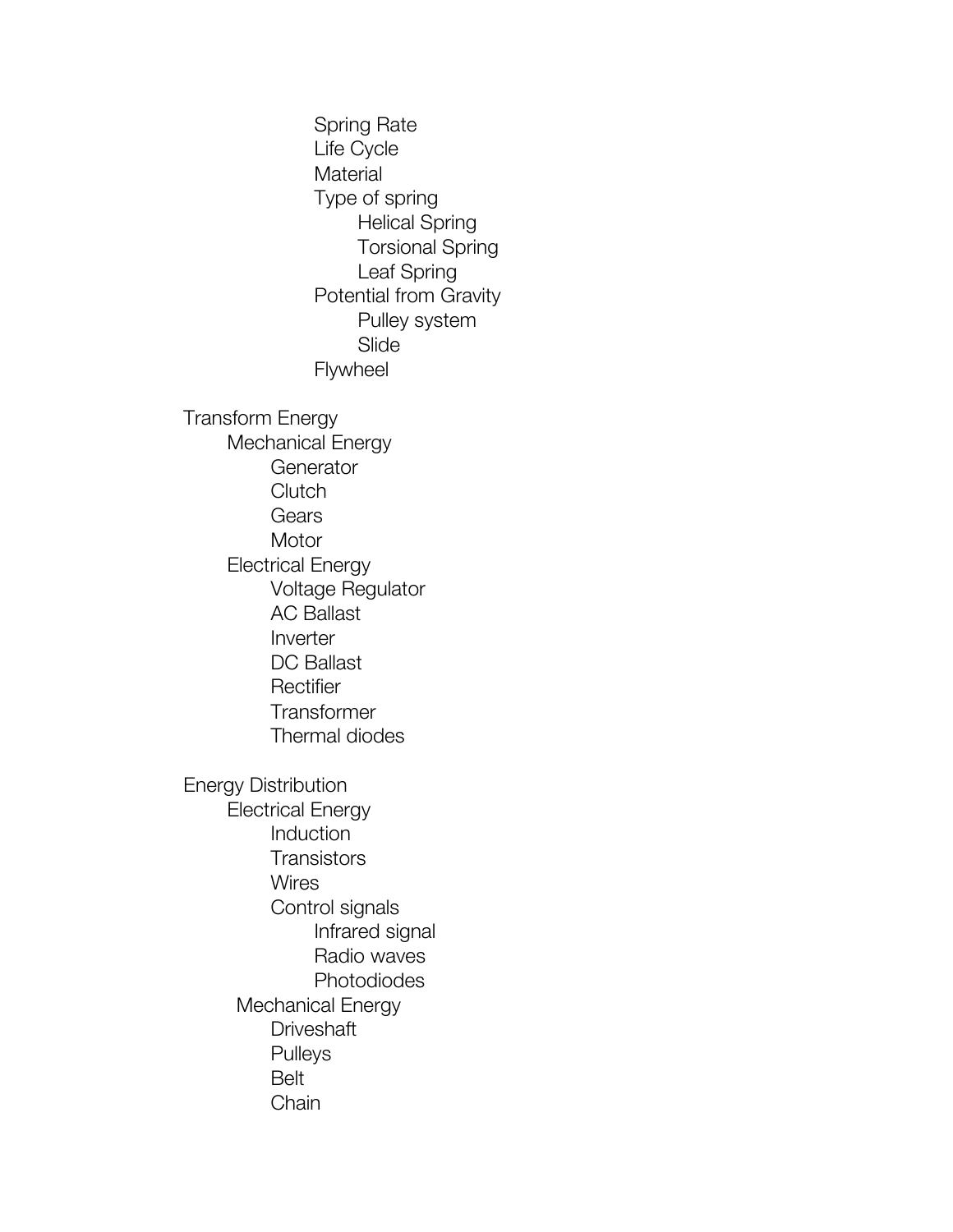Gears **Motor** Spring system Rube Goldberg System Hydro Routing system Hoses **Manifolds** Collect Water Manual Pour Piped water from community source (comes pressurized) Gravity Fed Pump Electric pump Manual hand pump Gasoline pump Routing System **Tubing** Copper Piping Plastic Tubing Open Channel **Aquaducts** Filter Water Crumb Rubber Filter Sand Water Filter Ceramic Filter **Centrifuge** Membrane Reverse Osmosis **Ultrafiltration** Cloth filter Muslin Cloth **Settling** Charcoal Filter Brita (purchased) Distillation/Evaporation Disinfect Water **Chemical**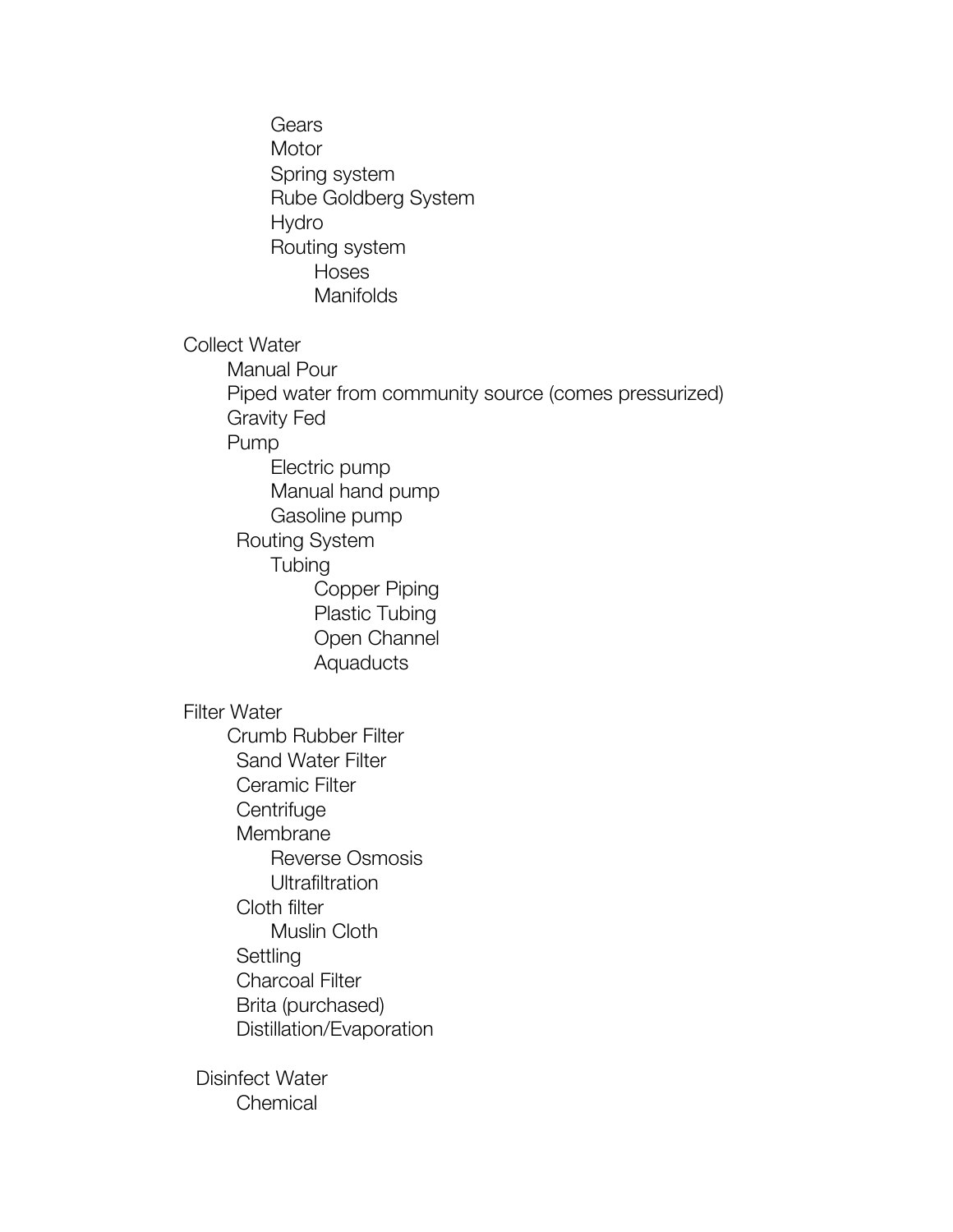Ion Exchange **Chlorine** Silver nitrate Iodine **Ozone** Heating Water **Microwaves Distillation** Boil **Pasteurizing** Ultra-Violet Pressurized System Standard UV Chamber Teflon Sleeve Quartz Sleeve Free Flowing System Suspended UV bulb Transport Water through System Control Flow Rate **Nozzle** Valves Ball Valve Gate Valve Butterfly Valve Globe Valve User Input LED Interface Electrical Button Head Loss Pump Gravity fed Store Water Water Cooler Water Truck **Well Bottles** Water Tower Water Barrel Water Bucket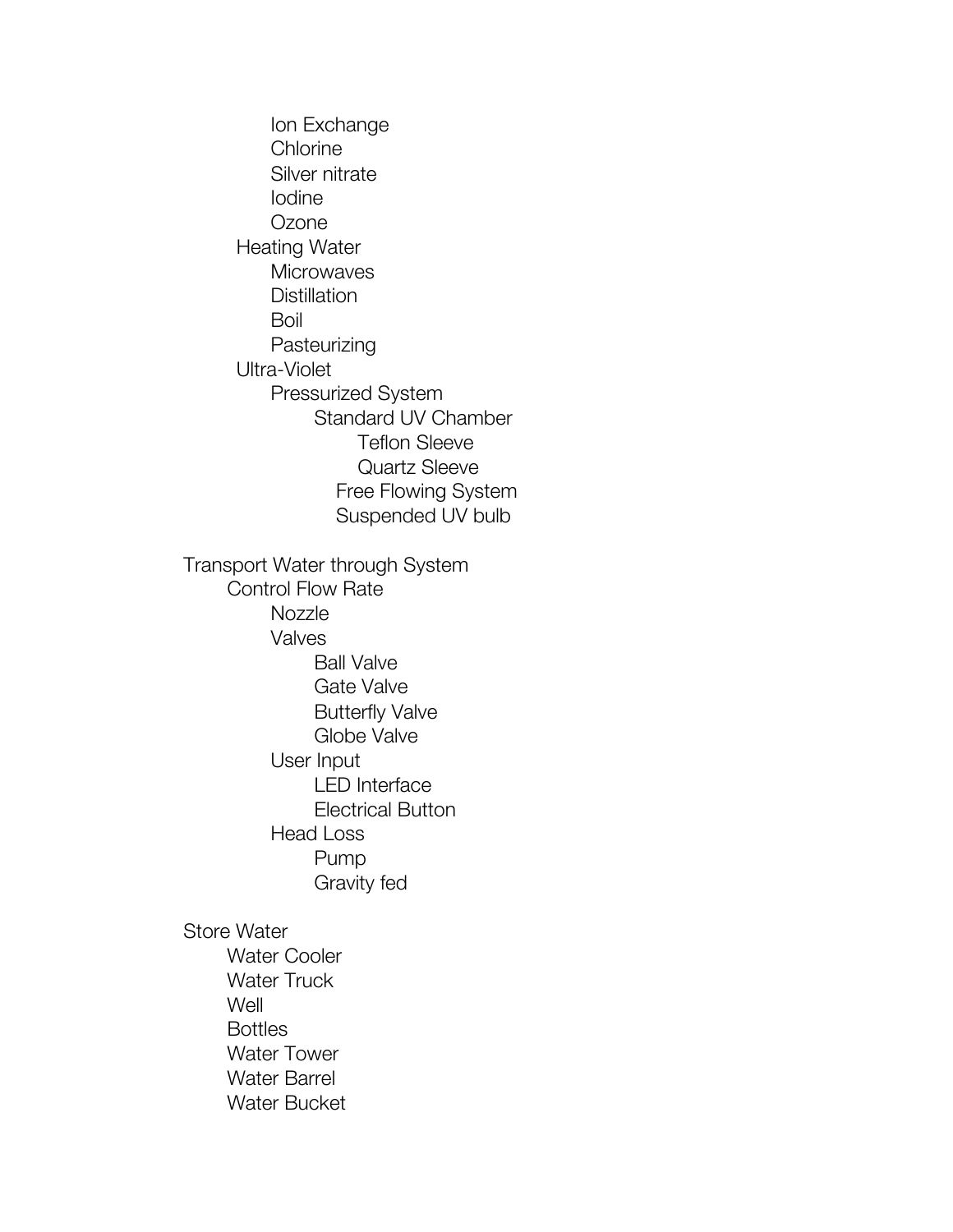Water Tank Cooling Bucket **Canteens Reservoir** Bags Maintain Functioning System Maintenance Indication LED Indicator Email Notification Cell Phone Notification Audio Alarm Scheduled Maintenance (outside source) Calendar No Water Flow User Education **Manual Training** Text message Ease of Maintainability Inlet and Outlet to system easily accessible Front open panel Ease of access to internal components Quick disconnect features Easy troubleshooting guide Resist Environmental Damage Sealed UV resistance Plastic Enclosure Insect Treated Wood Enclosure Metal Enclosure Aluminum Stainless Steel Canvas over Aluminum Frame Operator Incentive to continue treating water Cell phone charging station business Only operates when water is treated Provide LED lighting for home Provide power for home Guaranteed spot in heaven Threat of voodoo curse Become stronger through manual power generation Title of a being community leader